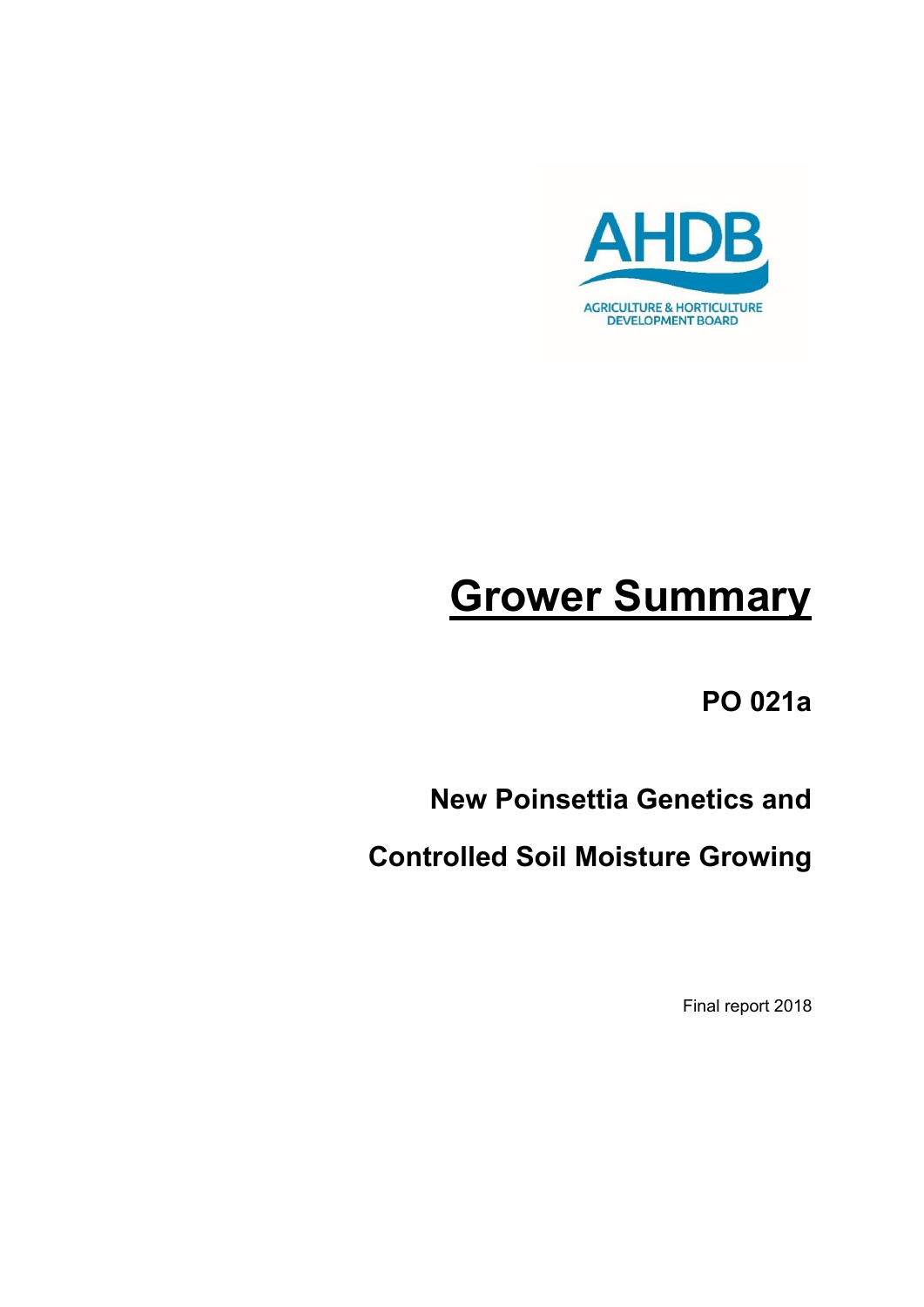| <b>Project title:</b>           | New Poinsettia Genetics and Controlled Soil Moisture<br>Growing |  |  |  |  |  |
|---------------------------------|-----------------------------------------------------------------|--|--|--|--|--|
| Project number:                 | PO 021a                                                         |  |  |  |  |  |
| <b>Project leader:</b>          | Dr Chris Bishop, University of Lincoln                          |  |  |  |  |  |
| <b>Report:</b>                  | <b>Final 2018</b>                                               |  |  |  |  |  |
| Previous report:                |                                                                 |  |  |  |  |  |
| Key staff:                      |                                                                 |  |  |  |  |  |
| <b>Industry Representative:</b> | Mike Opperman, Opperman Plants                                  |  |  |  |  |  |
| Date project commenced:         | <b>June 2017</b>                                                |  |  |  |  |  |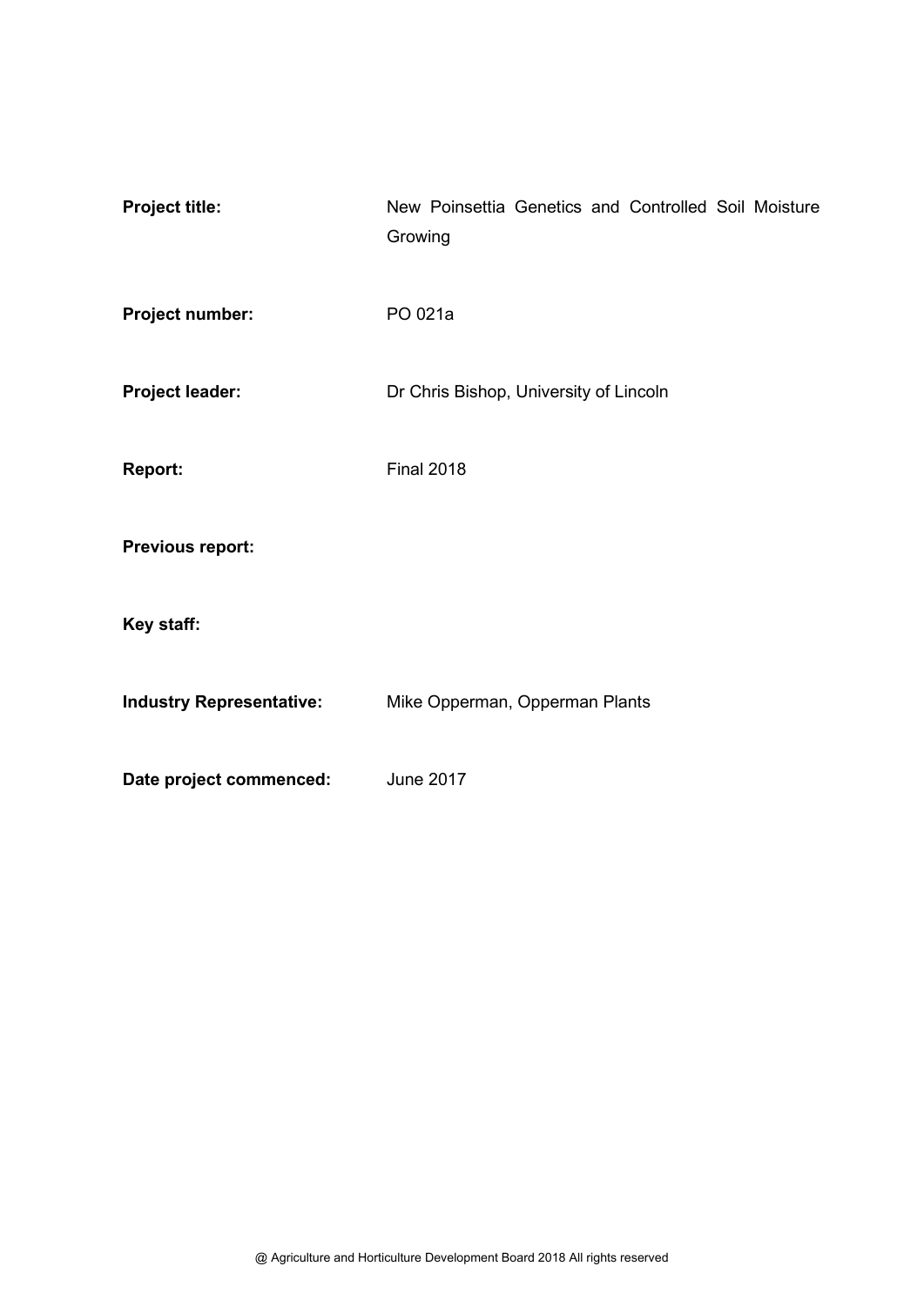#### **DISCLAIMER**

*While the Agriculture and Horticulture Development Board seeks to ensure that the information contained within this document is accurate at the time of printing, no warranty is given in respect thereof and, to the maximum extent permitted by law the Agriculture and Horticulture Development Board accepts no liability for loss, damage or injury howsoever caused (including that caused by negligence) or suffered directly or indirectly in relation to information and opinions contained in or omitted from this document.* 

© *Agriculture and Horticulture Development Board 2018. No part of this publication may be reproduced in any material form (including by photocopy or storage in any medium by electronic mean) or any copy or adaptation stored, published or distributed (by physical, electronic or other means) without prior permission in writing of the Agriculture and Horticulture Development Board, other than by reproduction in an unmodified form for the sole purpose of use as an information resource when the Agriculture and Horticulture Development Board or AHDB Horticulture is clearly acknowledged as the source, or in accordance with the provisions of the Copyright, Designs and Patents Act 1988. All rights reserved.*

*The results and conclusions in this report are based on an investigation conducted over a one-year period. The conditions under which the experiments were carried out and the results have been reported in detail and with accuracy. However, because of the biological nature of the work it must be borne in mind that different circumstances and conditions could produce different results. Therefore, care must be taken with interpretation of the results, especially if they are used as the basis for commercial product recommendations.*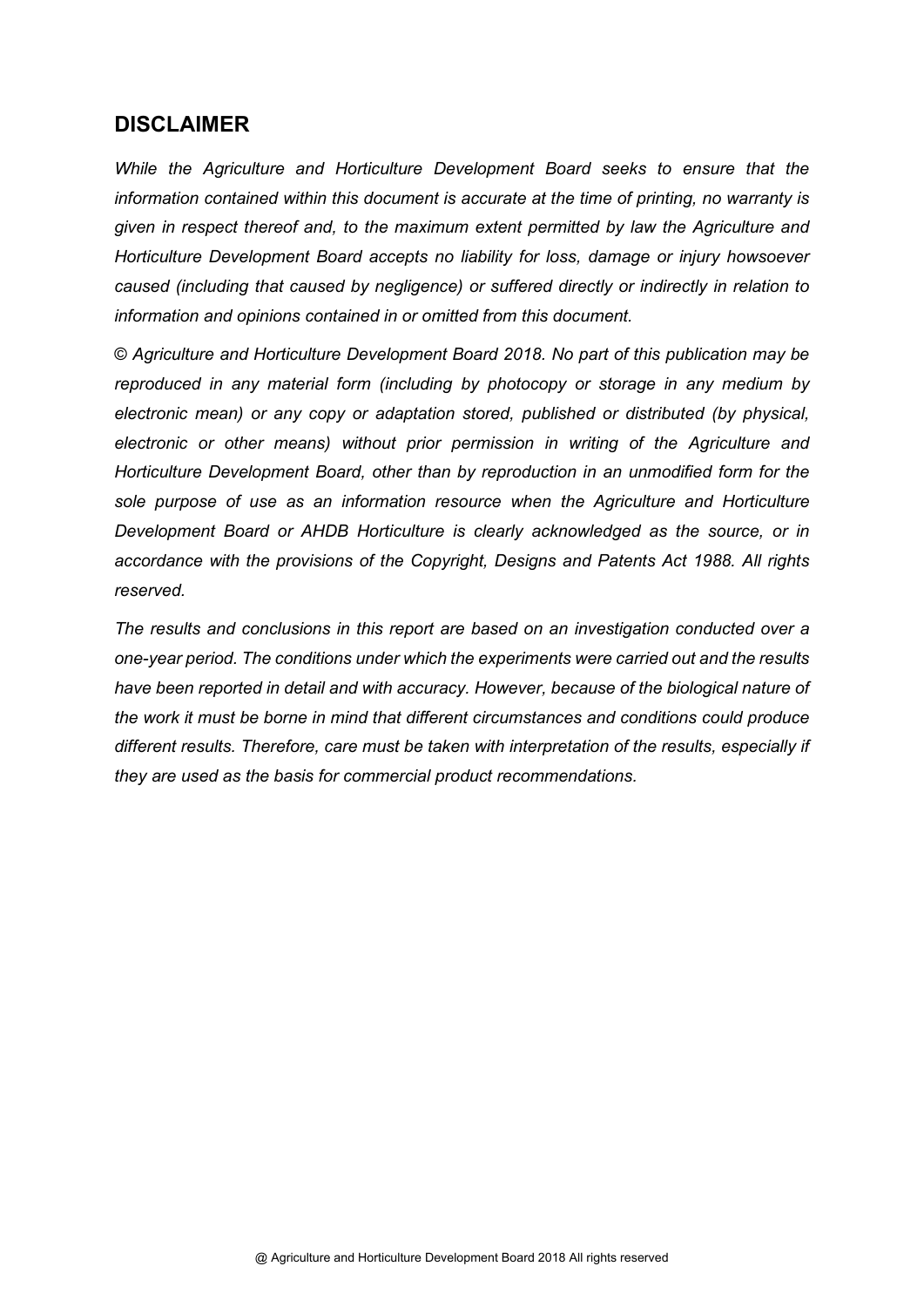## **AUTHENTICATION**

We declare that this work was done under our supervision according to the procedures described herein and that the report represents a true and accurate record of the results obtained.

| Dr Chris Bishop, Reader of Postharvest Technology |  |  |  |  |  |
|---------------------------------------------------|--|--|--|--|--|
| The University of Lincoln                         |  |  |  |  |  |
|                                                   |  |  |  |  |  |

#### **Report authorised by:**

[Name]

[Position]

[Organisation]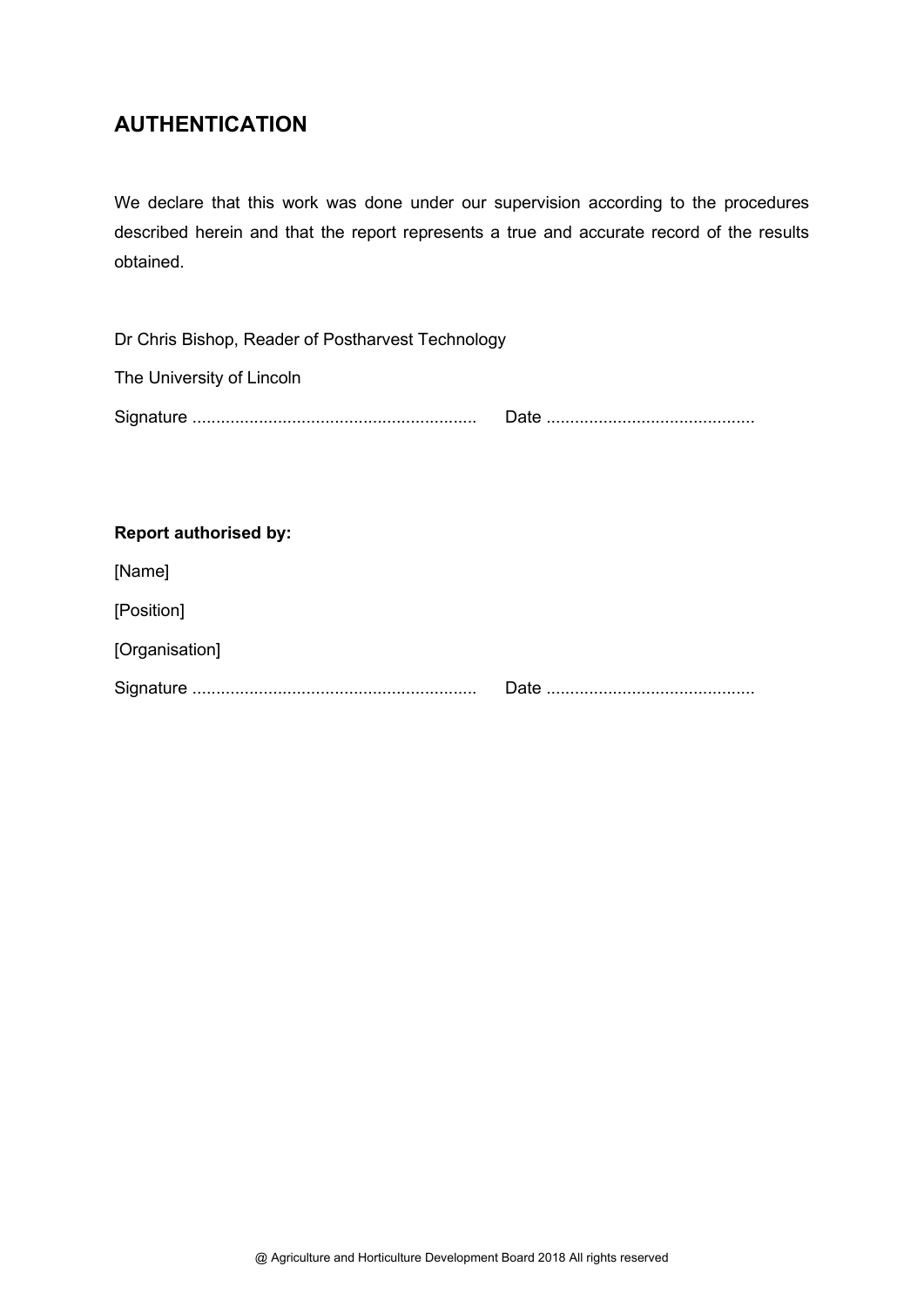### **Grower Summary**

#### **Project Background and Expected Deliverables**

Growers within the UK rely upon relatively few poinsettia varieties, with Infinity 2.0 accounting for up to 65% of the current volume. The crop is grown to harvest from mid-November until Christmas as decoration for the domestic market and stringent specifications must be met. The UK market leaders tend to specify a plant 25-30cm high, slightly taller than the EU product, planted into 1 litre pots with a foil of dark green leaves to clean red bracts. The cyathia should be prominent without pollen.

Two trials are reported here:

- 1) Variety assessment
- 2) Water deficit work for plant growth control
- 1) The main objective of this variety trial was to build upon previous work, the plants were benchmarked against the current main commercial variety, Infinity 2.0.

AHDB research in 2015/16 assessed the several new poinsettia varieties which were coming onto the market through growth and shelf life trials, amid industry concerns of reliance upon existing varieties and stock plant maintenance. The results of that trial showed varieties such as Lenora (was No.57), Ferarra, SK148 (now Christmas Sensation) to be promising, and Astro Red, which has continued to show interesting results in 2017/18.

The poinsettia varieties were trialled on three different grower holdings (Pinetops Lymington, Volmary Wisbech St Mary and KRN House plants Louth) across the UK. The crop grown in the northern location was noted at harvest (10 days after the southernmost location assessment date) as still to benefit from an extra week of growing time. The cause of the delay in harvest maturity was unknown, but location and therefore the environmental factors of light and temperature could potentially have had an effect. There were also differences in structure, temperature control and approach to watering and nutrition. (These are reported later in the materials and methods section).

2) A second aspect, the water deficit trial, was based upon industry concern regarding the reduction to two applications of important plant growth regulators (PGRs) such as chlormequat, as early as 2017/18. PGRs have been critical to growers in enabling them to control crop size so attaining product specification. The removal of PGRs may hinder UK growers' ability to meet market specification and so increase vulnerability to competition.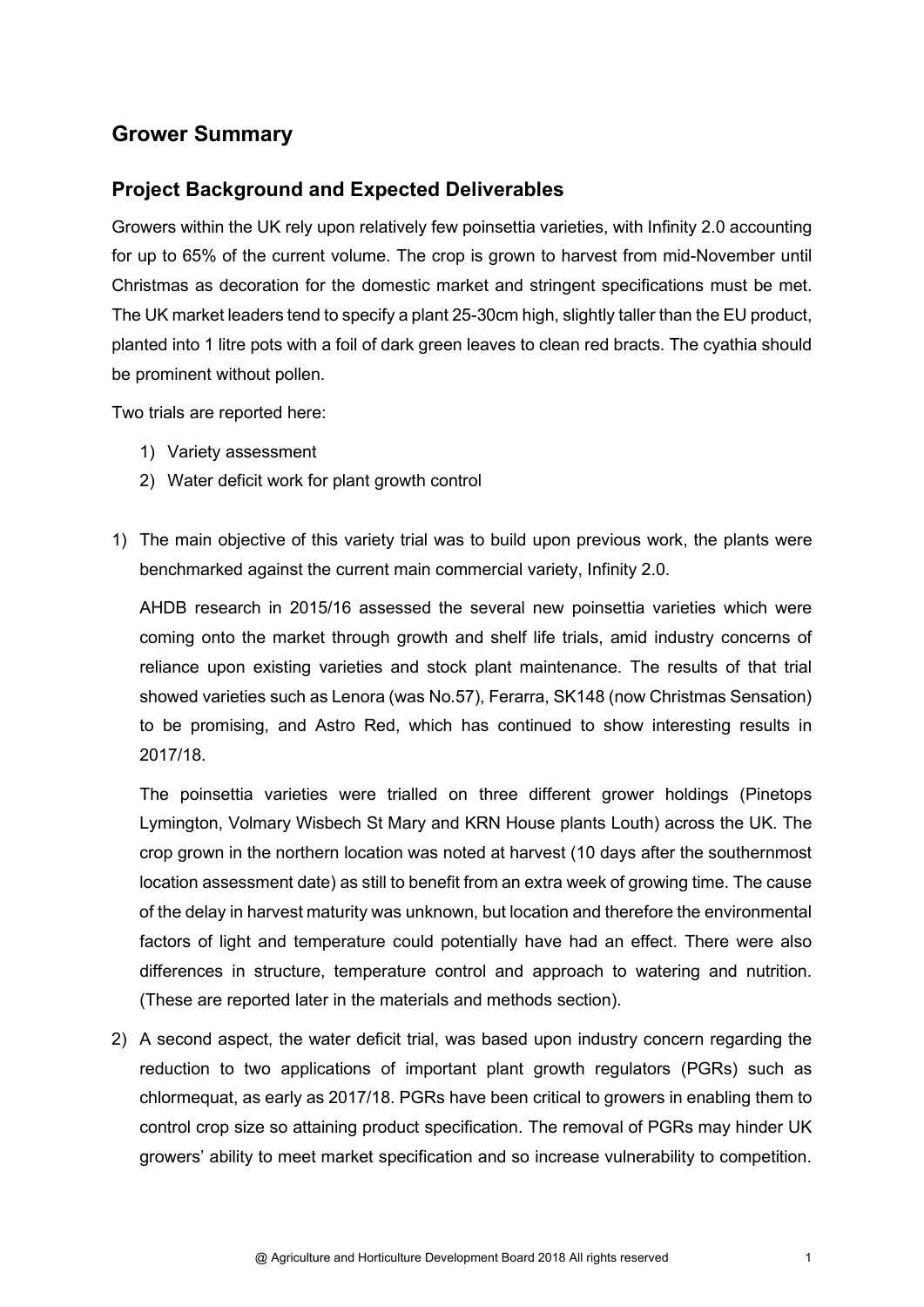The water deficit trial was carried out by Neame Lea, Spalding. (Details in the materials and methods section). The following was investigated;

- a. The reassessment of the potential of using soil moisture sensing, combined with soil moisture deficit to control stem extension and plant height. This was a continuation of research carried out by Mark Else (NIAB EMR) in a DEFRA funded project (HH3609STX) at Staplehurst Nurseries, Kent (2004-2008). This involved the remote monitoring of three substrate mixes while using Regulated Deficit Irrigation (RDI) during the period of rapid stem elongation in a commercial set up, to see if it controlled plant stem height, and so reducing the reliance on PGRs. The formation of a transferable model of precision irrigation to maintain "optimum" moisture content, capable of being scaled-up to full production and transferable to other crops. Advances in probe technology have increased crop test coverage and robustness of results.
- b. To identify the substrate moisture content at which visible wilting first occurs under a range of Vapour Pressure Deficits (VPDs).
- c. Engagement with the separate, but complementary current Bedding and Pot Plant Centre project led by ADAS on the evaluation of new active ingredients for poinsettia growth and quality.

#### **Benefits to Industry**

Poinsettias are the main stay of ornamental pot crops for glasshouse production between July and early December. Approximately 8 million poinsettias were sold within the UK market in 2016, making it one of the most popular seasonal houseplants, predominantly in red bracts on green leaves. UK growers produce approximately half of the retail consumption with the remaining supply produced predominantly in Holland. With changing import markets and euro exchange rates due to Brexit, there are risks to, and opportunities for, the UK industry to develop and expand in this market while maintaining competitiveness. The reduction in distribution distance and time from UK growers should help to improve plant quality in the home market and gain a competitive advantage.

#### **Benefits of the variety trial**

This project followed upon the results of the previous trial, reaffirming year-on-year resilience for several of the newer varieties. The trial provided UK growers with knowledge regarding the performance of new and previously tested new varieties against a known benchmark crop (Infinity 2.0). The crops were grown in a variety of commercial operations, conditions and locations, all representative of the industry, so allowing growers to judge consistent varietal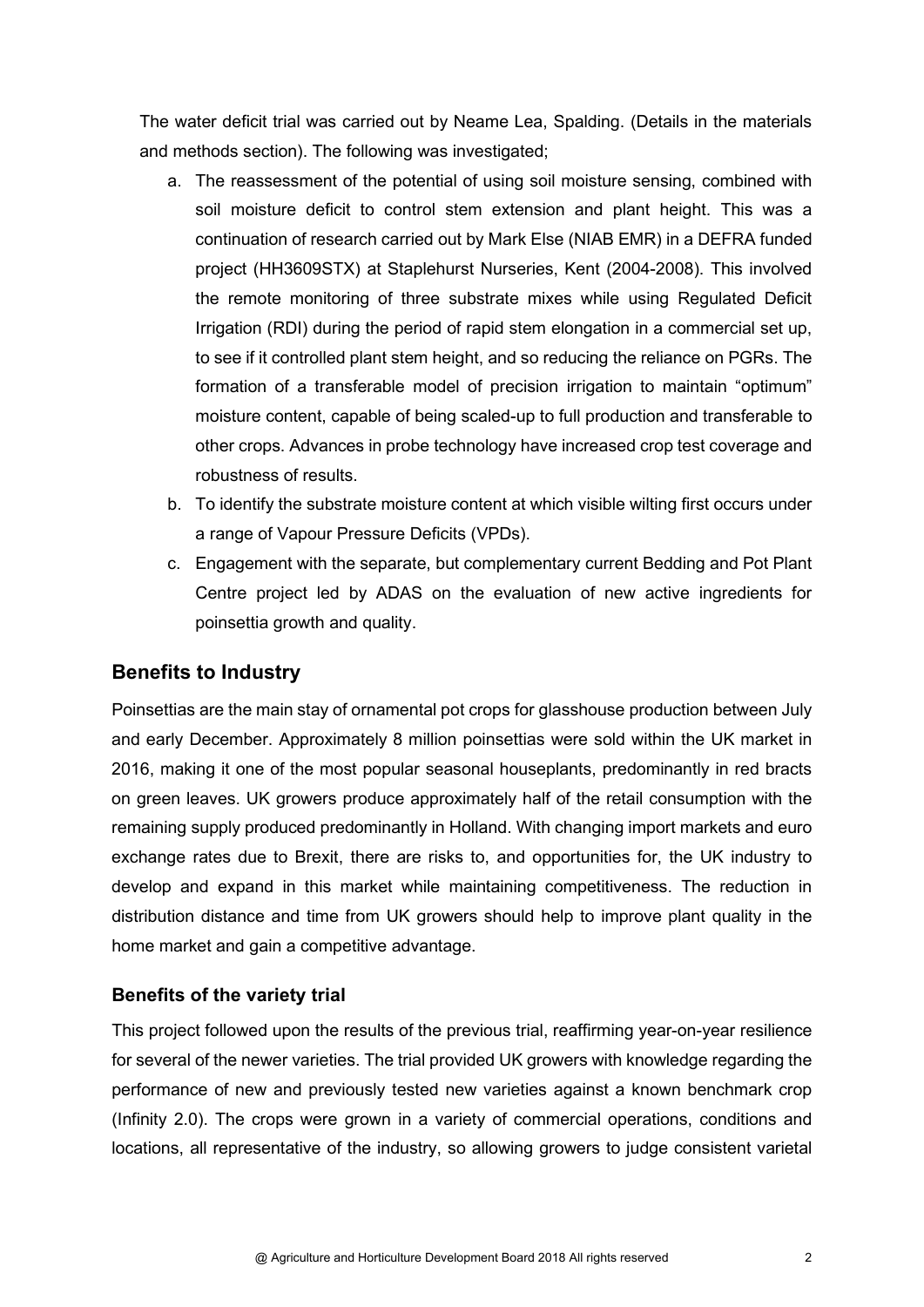resilience, performance and reliability. The trial also showed that some varieties performed less well and may not be suitable for the UK market, as well as demonstrating how different varieties perform at harvest and then through shelf life. High quality scores at harvest did not always follow through into shelf life, an essential aspect for consumer satisfaction.

#### **Benefits of the water deficit trial**

 A "dry growing" regime where the irrigation was restricted and monitored using in-pot moisture sensors combined with data logging and remote monitoring (telemetry), was effectively used to achieve plant height control without the use of PGRs. This approach has the potential to significantly reduce the use of PGRs on this and other protected crops in which control of plant height or growth is needed.

#### **Summary of the Variety Trial**

| <b>Plant breeder</b> | Variety                      |  |  |
|----------------------|------------------------------|--|--|
| <b>Beekenkamp</b>    | Astro Red                    |  |  |
|                      | Lenora Red                   |  |  |
|                      | Pon 94 (no longer available) |  |  |
| Dummen               | Infinity 2.0                 |  |  |
|                      | Ferrara,                     |  |  |
|                      | Prima 2.0                    |  |  |
| <b>Selecta</b>       | <b>Christmas Feeling</b>     |  |  |
|                      | Christmas Cracker            |  |  |
|                      | SK148 (Christmas Sensation)  |  |  |
| Syngenta             | Titan                        |  |  |
|                      | Magma                        |  |  |

Varieties from a number of plant breeders were tested;

Upon receipt of the plants (17<sup>th</sup> November) at the University of Lincoln, there were substantial differences in crop height and width between growers. Figure 1. The plants from the water deficit trial were grown with no applications of PGR's at Neame Lea and the plants from the northern-most nursery could have benefited from a further week of growth before retail.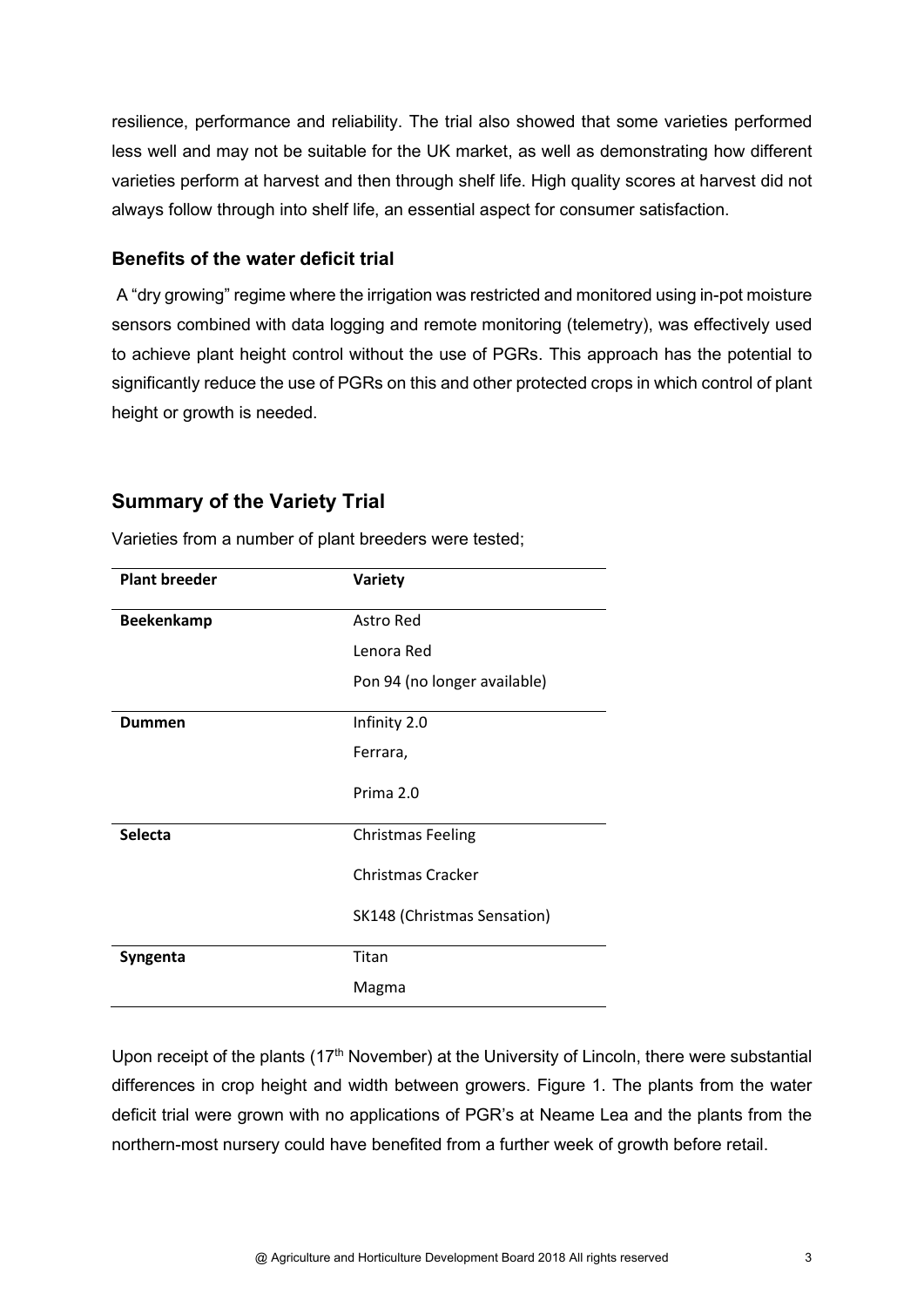

**Figure 1.** Mean plant height and width at harvest on grower's sites, per variety, showing standard deviation, n=12

At harvest, the varieties showed similar quality scores irrespective of nursery site indicating product resilience across different locations and use of growing techniques; in particular Christmas Cracker and Christmas Feelings. However this scoring consistency across the growing locations did not necessarily relate to high quality scores. The most variable variety across the different grower sites was Lenora Red.

There were key differences between grower sites in the facilities deployed and growing approaches. The facilities ranged from state-of-the-art modern glass to more traditional structures.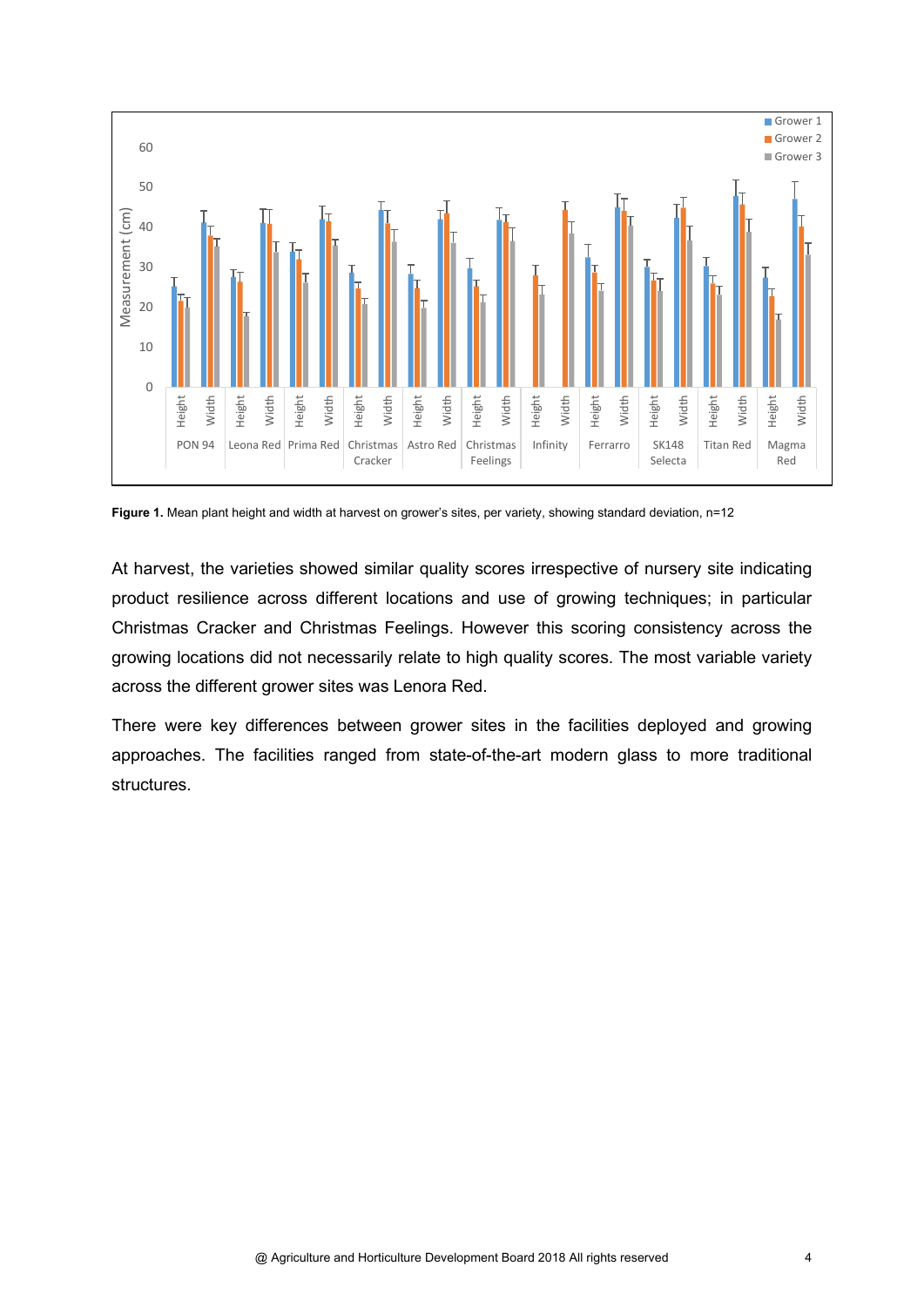| Variety       |            | day<br>Open<br>grower score | Harvest Nursery<br><b>Score</b> | Shelf Life<br>21st Dec | Shelf Life 12th<br>Jan |
|---------------|------------|-----------------------------|---------------------------------|------------------------|------------------------|
| <b>Pon 94</b> |            | 5.7                         | $6.2$                           | 4.1                    | 2.8                    |
| Lenora        |            | 5.9                         | 5.3                             | 4.4                    | 3.2                    |
| Prima         |            | 5.7                         | 6.8                             | 4.2                    | 2.9                    |
| C. Cracker    |            | 6.0                         | 6.8                             | 4.2                    | 2.9                    |
| <b>Astro</b>  |            | $6.2$                       | 7.4                             | 4.6                    | 2.8                    |
| C. Feeling    |            | 5.1                         | $6.2$                           | 4.5                    | 2.9                    |
| Infinity 2.0  |            | 5.9                         | 6.5                             | 4.5                    | 3.1                    |
| Ferrara       |            | 5.8                         | 6.8                             | 5.1                    | 3.4                    |
| <b>SK148</b>  | (Christmas | $6.0\,$                     | 7.7                             | 4.7                    | 3.5                    |
| Sensation)    |            |                             |                                 |                        |                        |
| <b>Titan</b>  |            | 6.1                         | 6.4                             | 4.5                    | 2.9                    |
| <b>Magma</b>  |            | 4.6                         | 4.0                             | 4.0                    | 2.3                    |

**Table 1.** Combined quality score at harvest and various stages of shelf life indicating varietal resilience across shelf life.

The results in Table 1 show Magma had the lowest quality score at all points of assessment, whereas SK148 (Christmas Sensation) performed well in harvest scoring and throughout the shelf life assessment.

At the end of shelf life assessment, the differences in varietal and grower impacts were more noticeable, although most plants survived until this stage with a loss of only five plants out of 210 by the second open day (16<sup>th</sup> January). The Infinity 2.0 bract colour was true to type prior to shelf life assessment, but it appeared to soften during shelf life; the cause is not known. Figure 2.